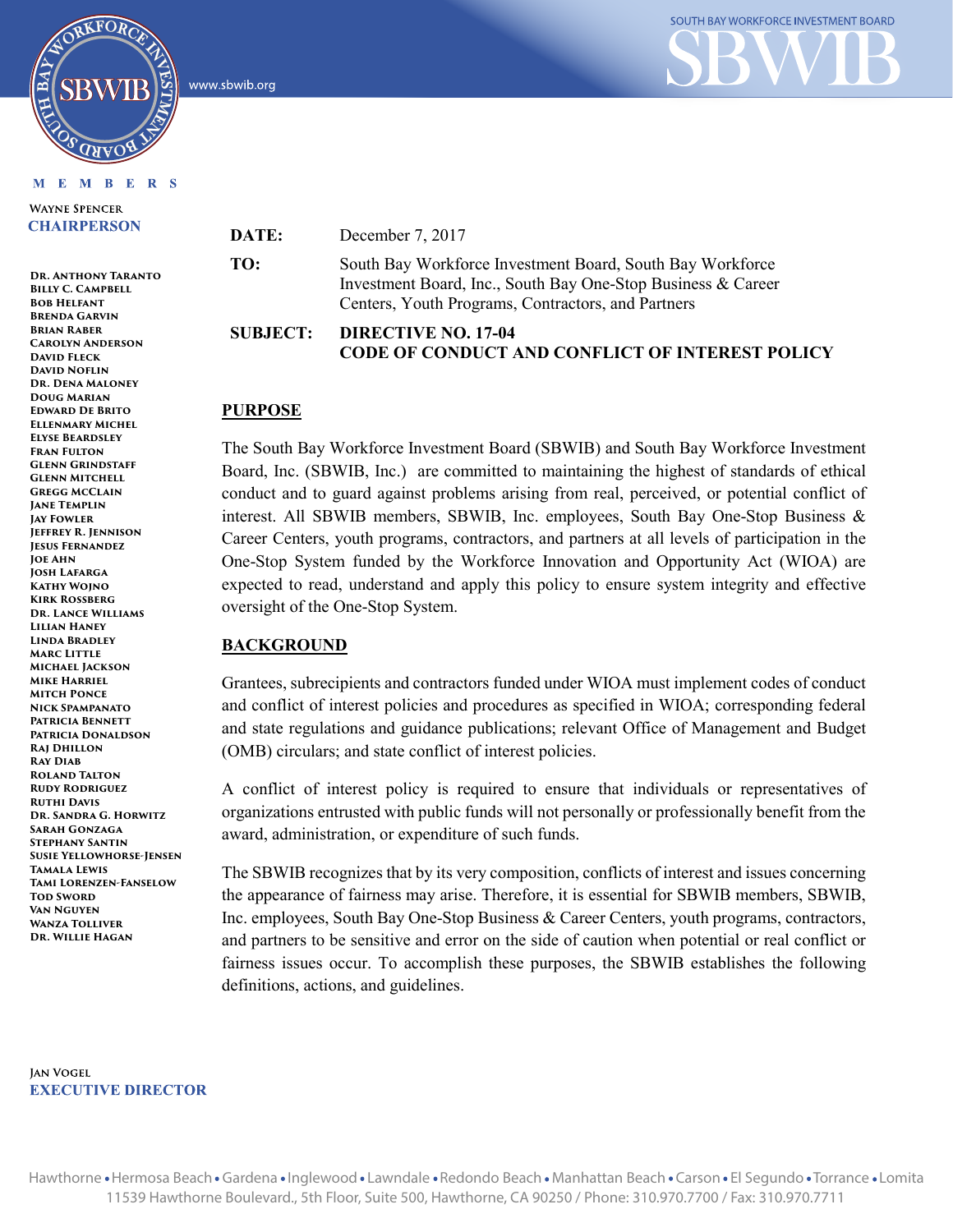# **EFFECTIVE DATE**

The Directive is effective immediately.

# **REFERENCES**

- Public Law 113-128 Section 101(f) State Board Conflict of Interest
- Public Law 113-128 Section  $102(b)(2)(E)$  State Plan Conflict of Interest Assurance
- Public Law 113-128 Section 107(h) Local Board Conflict of Interest
- Public Law 113-128 Section 121(d)(4) One-Stop Operators
- 20 CFR  $679.130(f)(1)$  through  $(3)$  Criteria to certify One Stops
- 20 CFR 679.410(a)(3) and (c) Local board must avoid inherent conflict of interest
- 20 CFR 679.430 Entities performing multiple functions
- 20 CFR  $683.200(c)(5)$  Administrative Rules, Costs, Limitations Title I WIOA and Wagner-Peyser
- 29 CFR 97.36(3) Procurement
- 2 CFR Part 200.112, 200.318 and Part 2900 Office of Management and Budget Uniform Guidance on administrative, cost, and audit provisions for federal grants

# **DEFINITIONS:**

**Conflict of Interest** - Conflict between the official responsibilities and the private interests of a person or entity that is in a position of trust. A conflict of interest would arise when an individual or organization has a financial or other interest in or participates in the selection or award of funding for an organization. Financial or other interest can be established either through ownership or employment.

**Immediate Family** - Immediate Family consists of the individuals' parents (including stepparents), spouse, domestic partner, children (including step-children), siblings, grandchildren, grandparents, and any relative by marriage (an "in-law").

**Individual** - (1) an individual; i.e., officer, or agent, or (2) any member of the individual's immediate family (spouse, partner, child, or sibling), or (3) the individual's business partner.

**Organization** - A for-profit or not-for-profit entity that employs, or has offered a job to, an individual defined above. An entity can be a partnership, association, trust, estate, joint stock company, insurance company, or corporation, whether domestic or foreign, or a sole proprietor.

# **CODE OF CONDUCT POLICY**

During the performance of duties, your actions are a reflection upon the SBWIB and SBWIB, Inc. as well as a reflection upon you. It is extremely important that all SBWIB and committee members, SBWIB, Inc. employees, South Bay One-Stop Business & Career Centers, youth programs, contractors, and partners act in a courteous, friendly, helpful and prompt manner in dealing with the public, customers and officials.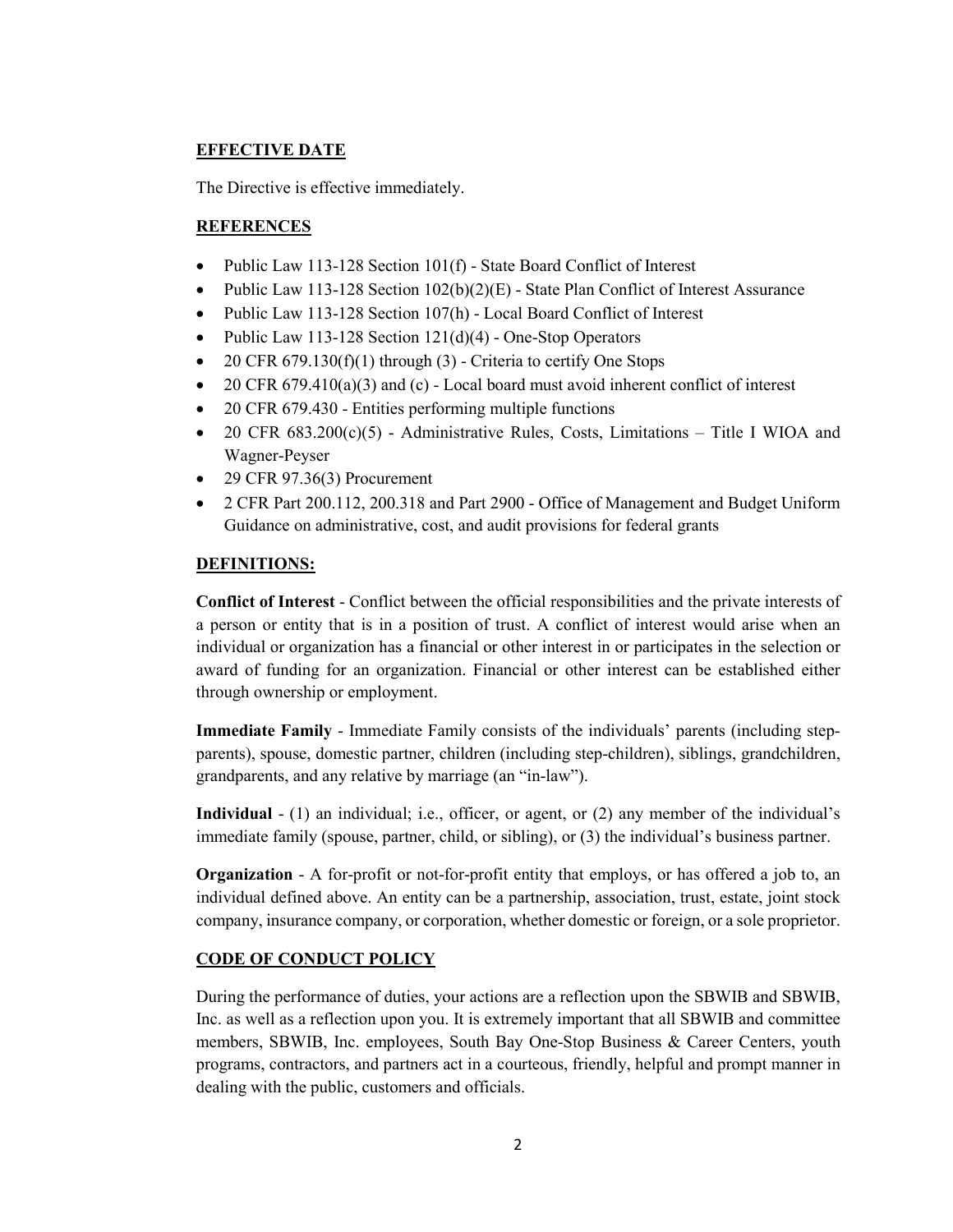## **Ethical Principles:**

*Compliance with the Law:* It is the SBWIB's policy that all SBWIB members, SBWIB, Inc. employees, South Bay One-Stop Business & Career Centers, youth programs, contractors, and partners be knowledgeable of and comply with all applicable laws and regulations of the United States and the State of California in a manner that will reflect a high standard of ethics. Compliance does not comprise one's entire ethical code of conduct or responsibility; rather it is a minimum, and an essential condition for adherence to mission and duties.

*Professional Standards:* It is the SBWIB's policy that its representatives be knowledgeable of emerging issues and professional standards in the field and to conduct themselves with professional competence, fairness, efficiency and effectiveness.

## **Guidelines:**

Areas of concern are those actions or lack of actions which may lead to conflict of interest or the appearance of conflict of interest or to a perception of unfairness related to SBWIB business inside or outside board and committee meetings. Specific areas which may pose problems include but are not limited to, comments made in public, information sharing, and disclosure of associations.

*Comments Made in Public:* SBWIB and committee members are encouraged to act in a public relations capacity for the SBWIB. This includes public speaking engagements and comments in a public forum. Because there is public interest in SBWIB actions, members should differentiate between descriptive comments, which relate to actions already taken by the board, and statements, which imply future SBWIB decision-making, or the ability to influence decision-making.

*Information Sharing:* SBWIB and committee members are encouraged to share information with the community about SBWIB activities. To the extent possible, access to information regarding board activities and procurement of services should be available at the same time and under the same circumstances to all parties. Such information includes the Strategic Plan, request for proposals, notices of meetings, meeting minutes, and policies.

*Disclosure of Associations:* SBWIB and committee members have professional and personal associations throughout the community. Associations include those which pertain to memberships in organizations or contractual agreements between partners, stakeholders, or employers and employees, as well as associations which arise out of custom, shared interests, friendships, or other relationships.

Such associations have been and will continue to be of significant benefit to the SBWIB. Where a direct or indirect financial conflict of interest exists, an SBWIB or committee member may not vote or serve on a rating team. When associations raise appearance of fairness as an issue,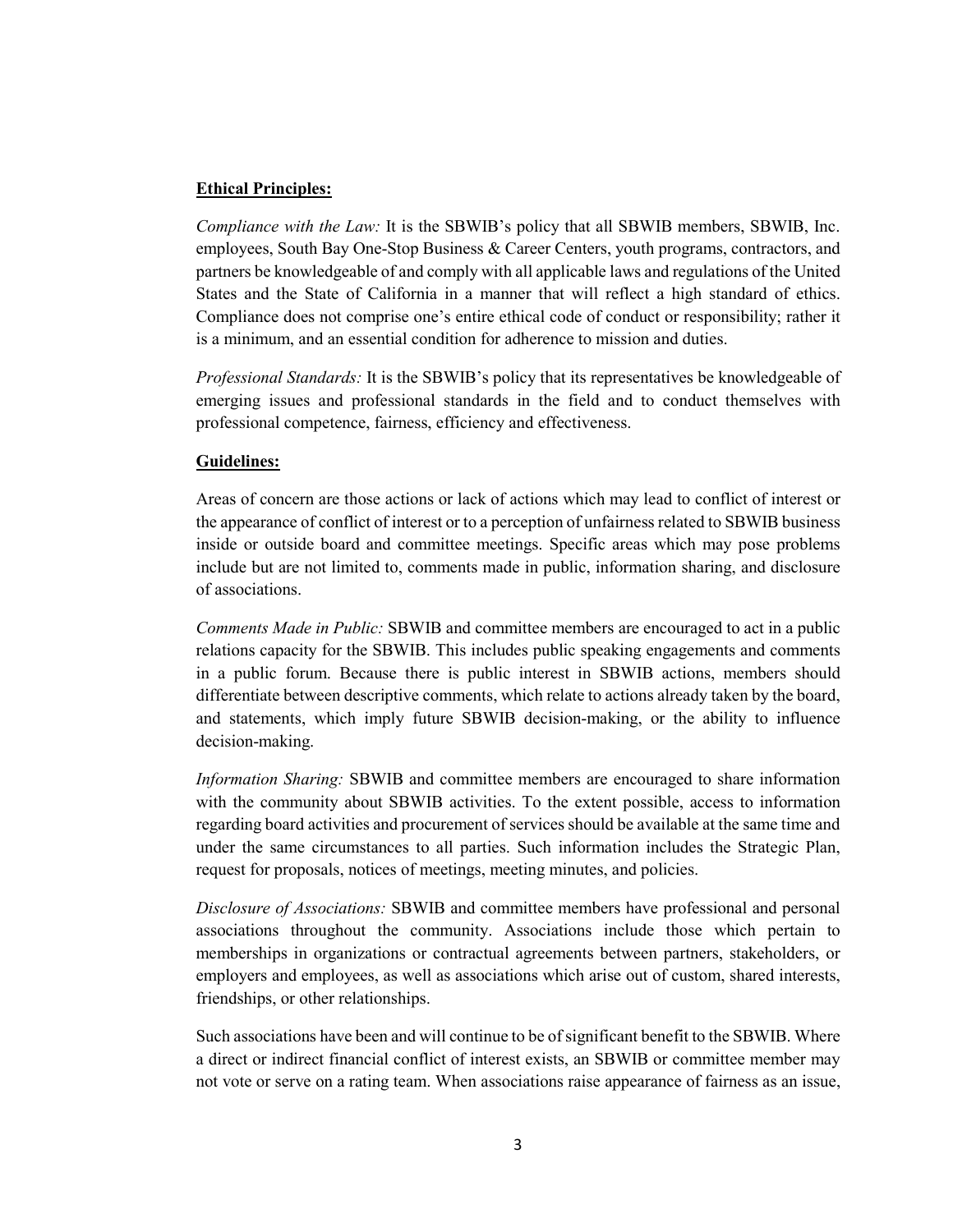SBWIB and committee members should qualify statements in public by disclosing the association and minutes of the meeting should reflect the disclosure.

Whenever a SBWIB representative is in doubt about possible problems with appearance of fairness, they should disclose the association.

# **CONFLICT OF INTEREST POLICY**

- 1. Each grant recipient and subrecipient must maintain a written code of standards or conduct governing the performance of persons engaged in the award and administration of WIOA contracts and sub-grants. This policy can be adopted if none exists with a written acknowledgement to be maintained on record.
- 2. No individual in a decision-making capacity shall engage in any activity if a conflict of interest (real, implied, apparent, or potential) is involved. This includes decisions involving the selection, award, or administration of a sub grant or contract supported by Workforce Innovation and Opportunity Act (WIOA) or any other federal funds.
- 3. Before any public discussions regarding the release of a Request for Proposal, or any matter regarding the release of funding or the provision of services, an SBWIB member or SBWIB committee member must disclose any real, implied, apparent, or potential conflicts of interest before engaging in the discussion. The minutes of the meeting should reflect the disclosure.
- 4. An SBWIB member or a member of a SBWIB committee cannot cast a vote or participate in any decision-making about providing services by such member (or by any organization that member directly represents) or on any matter that would provide any direct financial benefit to the member, immediate family or to the member's organization.
- 5. SBWIB members or a member of a SBWIB committee or agents of the agencies making awards cannot solicit or accept gratuities, favors, or anything of monetary value from awardees, potential awardees, or other parties to agreements. However, the SBWIB allows for situations where the gift is an unsolicited item of nominal value worth \$50.00 or less.
- 6. Disciplinary actions may be taken up to and including termination of board membership for violation of this policy by any individual. The SBWIB Coordinating Committee may evaluate any violations of these provisions on a case-by-case basis and recommend to the Executive Committee, if and what penalties, sanctions or other disciplinary action are appropriate.
- 7. Individuals shall not use for their personal gain, for the gain of others, or for other than officially designated purposes, any information obtained as a result of their committee, board or working relationships with the SBWIB where that information is not available to the public at large, or divulge such information in advance of the time decided by the SBWIB for its release.
- 8. One Stop Operators must disclose any potential conflicts of interest arising from relationships with training providers and other service providers. (WIOA Section 121  $(d)(4))$
- 9. Any organization that has been selected or otherwise designated to perform more than one function related to WIOA must develop a written plan that clarifies how the organization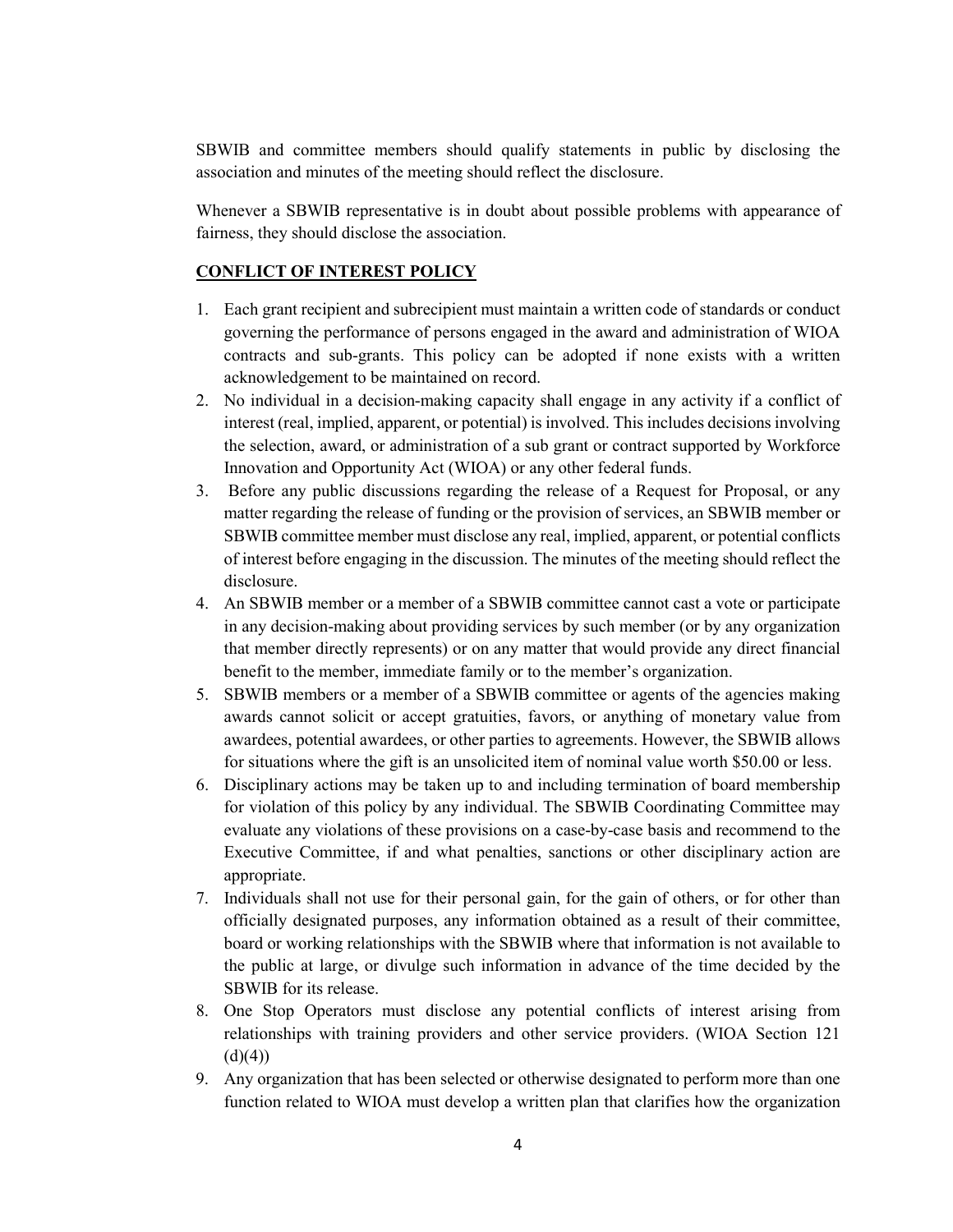will carry out its multiple responsibilities while demonstrating compliance with WIOA. corresponding regulations, relevant Office of Management and Budget circulars, and this conflict of interest policy. This plan must limit conflict of interest or the appearance of conflict of interest, minimize fiscal risk, and develop appropriate firewalls within that single entity performing multiple functions. The plan must be agreed to by both the SBWIB and the Executive Committee. (20 CFR 430)

10. Membership on the SBWIB, or being a recipient of WIOA funds to provide training or other services, is not itself a violation of conflict of interest provisions of WIOA or corresponding regulations.

#### **ACTION**

Notify all affected parties of the Code of Ethics and Conflict of Interest directive herein. Review this policy on an annual basis.

### **FILING INSTRUCTIONS**

Retain this directive until further notice.

#### **INQUIRIES**

If you have any questions regarding this directive, please contact the Compliance Manager at  $(310)$  970-7730.

Jan Vogel **Executive Director** 

#### **ATTACHMENT**

South Bay Workforce Investment Board Disclosure of Conflict(s) of Interest Form

The SBWIB is an equal opportunity employer/program. Auxiliary aids and services are available upon request to individuals with disabilities.